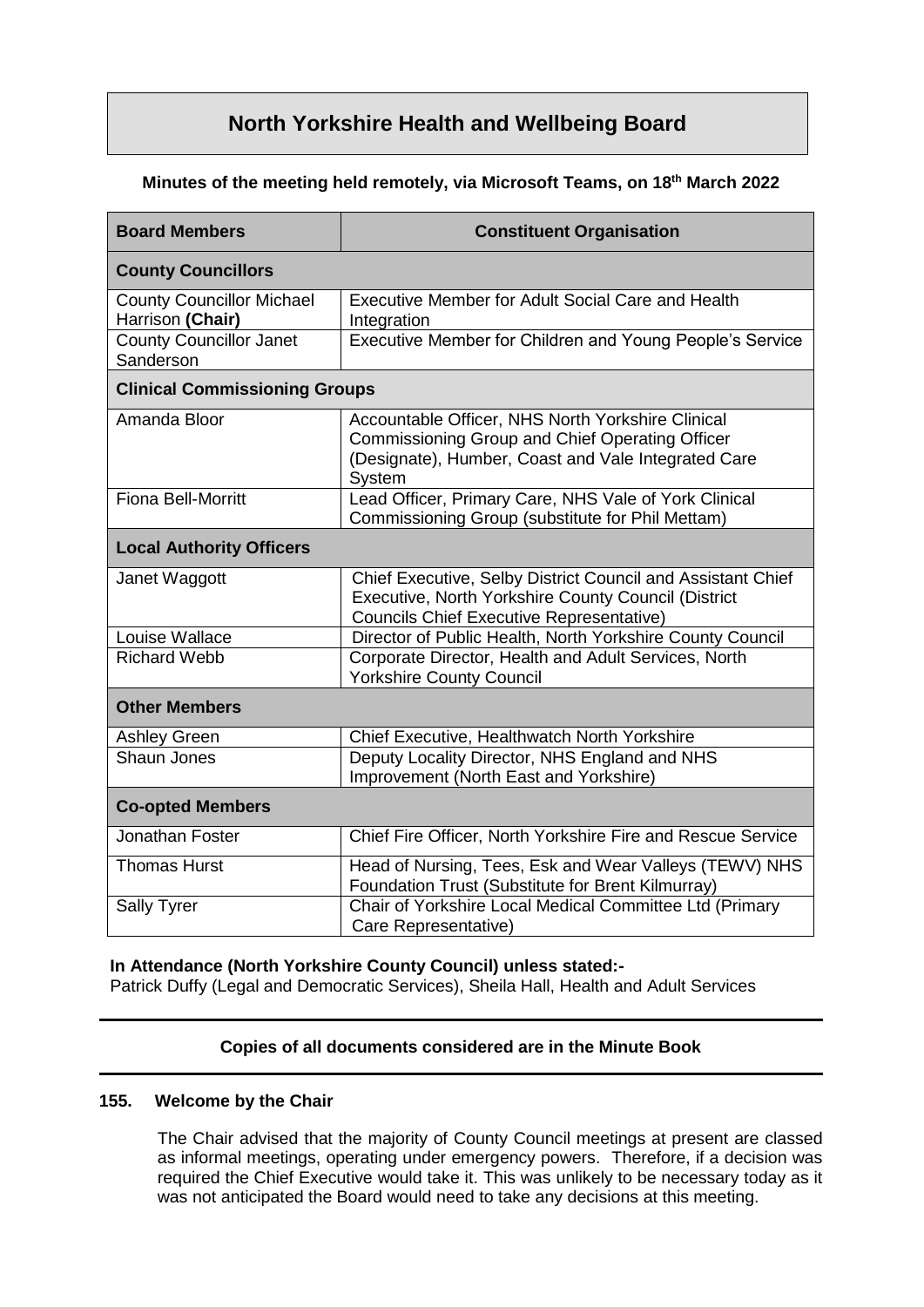The Chair welcomed Members to the meeting and anyone viewing. For the particular benefit of members of the public or the media, he advised that this is a Statutory Committee whose main role is to act as a forum for leaders from the local health and care system to work together to improve the health and wellbeing of the local population.

The Chair acknowledged that, during the course of the Pandemic, the Board had met less frequently but, as things return to some sort of normality, it will meet on a more regular basis.

# **156. Minutes**

# **Resolved -**

That the Minutes of the meeting held on 15<sup>th</sup> September 2021 be approved as an accurate record.

### **157. Apologies for absence**

Apologies for absence were submitted by:

- Stuart Carlton, Corporate Director, Children and Young People's Service
- Richard Flinton, Chief Executive, North Yorkshire Council
- Councillor Richard Foster, Leader of Craven District Council
- Helen Hirst, Accountable Officer, NHS Bradford District and Craven CCG
- Brent Kilmurray, Chief Executive, Tees, Esk and Wear Valleys NHS Foundation Trust
- Phil Mettam, Accountable Officer, NHS Vale of York Clinical Commissioning Group
- Stephen Russell, Chief Executive, NHS Harrogate District Foundation Trust

### **158. Declarations of Interest**

There were no declarations of interest.

### **159. Public Questions of Statements**

There were no public questions or statements.

### **160. A look back over the past year from three statutory perspectives**

### a) Director of Public Health Annual Report

### **Considered –**

The Director advised that her report covered the period 2020/2021 – she will be starting to draft the Report for 2021/2022 shortly. She highlighted a number of matters, including:-

- The main story over the past year lay in the Pandemic response.
- Good progress had been made on past recommendations.
- Health in North Yorkshire generally is good, but there are variations in life expectancy. It is not just the number of years lived that is important - but the number of good, healthy years.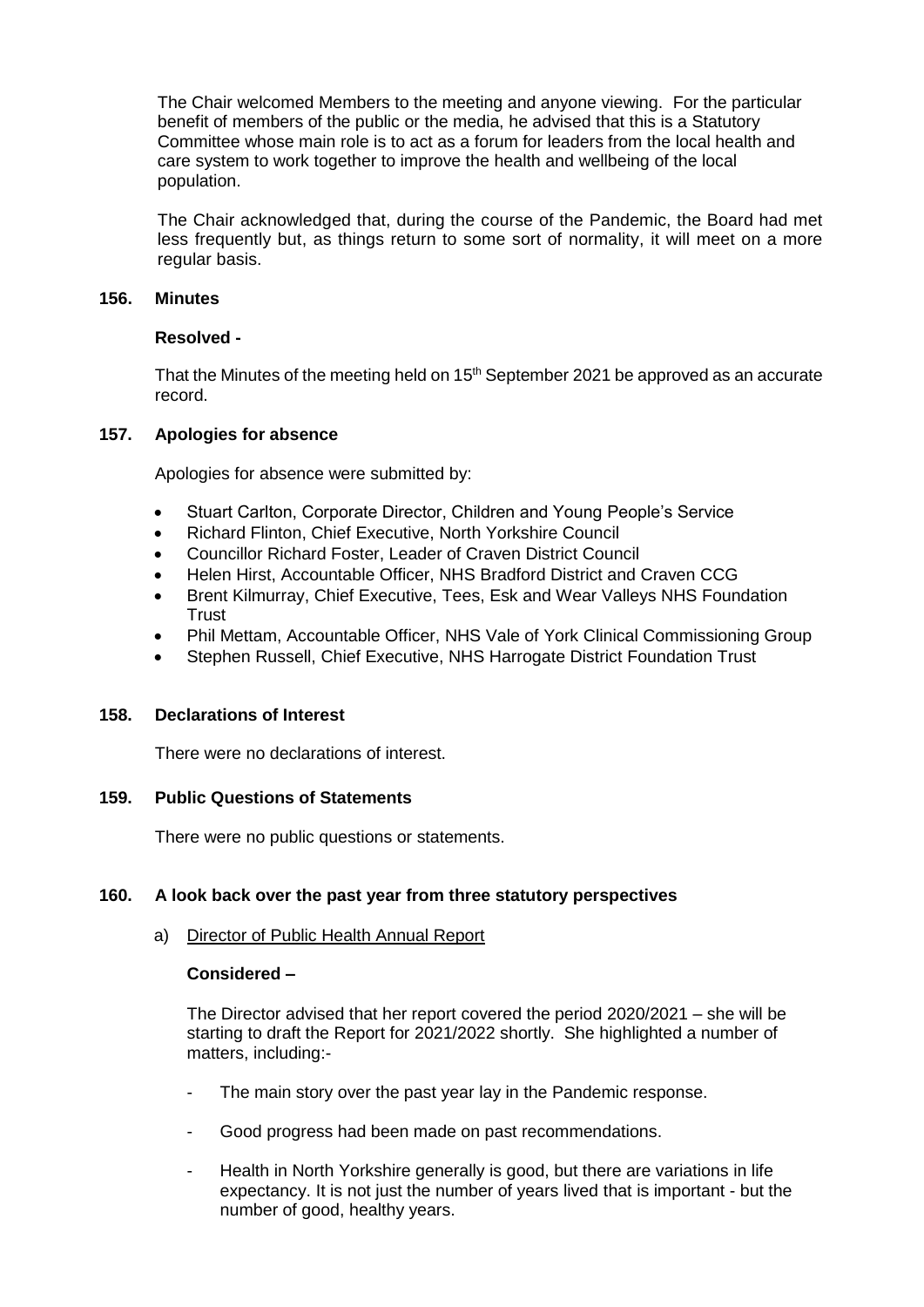- The period covered had been an unprecedented period and some of the key milestones that occurred were highlighted.
- The Pandemic continues but we have now moved to a different phase.
- There has been some excellent partnership work. For instance, testing and vaccination rollout – led by colleagues at North Yorkshire Clinical Commissioning Group
- The community had pulled together and worked in partnership. It is important to remember that, behind every statistic, is a person who, perhaps, needed help at a particular time with, say, transport, or shopping, or having their medication delivered.
- As well as the Pandemic, work continued with other priorities such as *Healthy Weight, Healthy Lives* - and ensuring that services remained open, albeit in a different form, making use of digital solutions.
- The vision is that "Everyone in North Yorkshire has an equal opportunity to have the best possible start to a long, healthy and independent life, where all residents fulfil their ambitions and aspirations and the gap in life expectancy across the county will be reduced"
- Priorities for 2020-2025 remain similar to what they were before the Pandemic and these include reducing health inequalities and improving the mental health of our population. To achieve these, we can tap into the natural assets of the county, such as the beautiful countryside, to help improve people's health and wellbeing.

The Chair referred to the variations in life expectancy and asked what things the Director of Public Health saw as key to addressing these. Louise advised that this is multi-factoral. We need to continue doing the things we can - encouraging people to keep active, for example - but also look at the wider issues around employment, housing and access to good health services.

Richard Webb, Corporate Director, Health and Adult Services, said he had been struck by Louise's point that it is not just about life expectancy, but the number of good healthy years lived. In parts of Scarborough, life expectancy is in the mid 50s, compared to mid-70s in Hutton Rudby. The lower life expectancy means that people come into contact with services earlier.

NOTED.

b) Healthwatch North Yorkshire

# **Considered –**

A presentation by Ashley Green, Chief Executive Officer, Healthwatch, North Yorkshire.

Ashley highlighted the following:-

- Healthwatch is a charity established under the Health and Care Act 2012.
- Its main focus is to represent the views of the local population good or bad on Health and Social Care. Its approach is to work in partnership and act as a critical friend.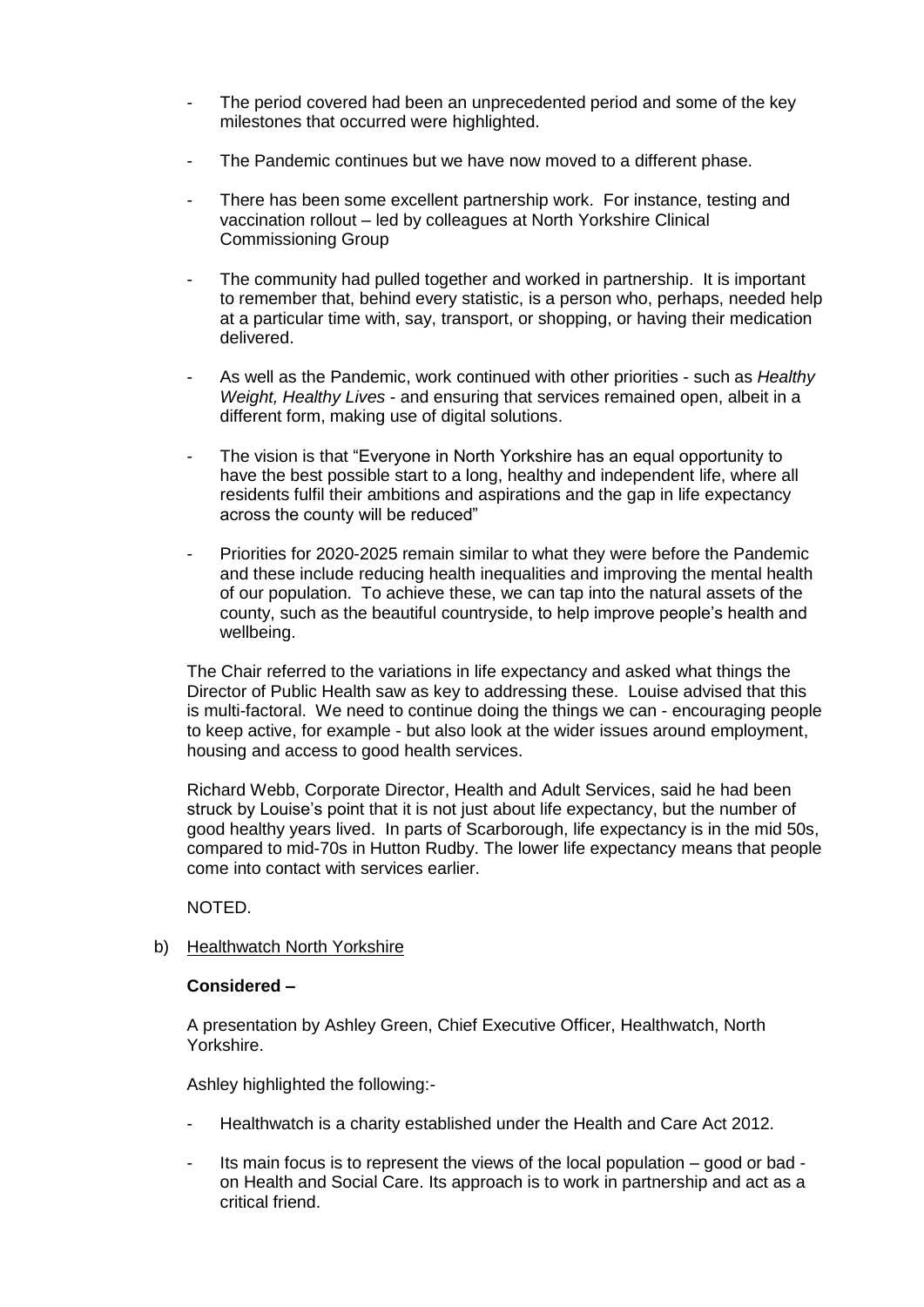- There are three main aspects to their work:-
	- To listen to what people think about services. For example, a quarterly Pulse Survey is produced, which provides a snapshot of the issues people have contacted Healthwatch about.
	- To share their views with those who are able to make changes happen and feedback to Healthwatch what they intend to do.
	- Help people find information they need about services in their area.
- In the last year, they have heard from over 2,000 people. This is an impressive number for a small team.
- Priority areas of work are:-
	- Improve services and quality of care Care Home Sector
	- Improve access and provision to NHS Dentistry
	- Reduce the gap around health inequalities (with a focus on Scarborough and Selby)
	- Support improvements to young people's health care
	- Influence health and social care COVID-19 recovery
- The issue that generated the highest level of feedback has been Dentistry particularly around access. Ashley outlined a Case Study on the work Healthwatch had undertaken on Dentistry. The pandemic had exacerbated the challenges in an already fragile service, with approximately one Dentist for every 8,000 people in North Yorkshire. Of the 77 Dentists in the County, only two were taking on new patients at one stage. Healthwatch had made an impact in a number of ways, such as by increasing the media profile of this issue across North Yorkshire. In addition, local Healthwatch's influenced an additional £50 million funding to support NHS Dentistry and a new Humber and Yorkshire NHS England Dental Network, which includes Healthwatch, has been established.
- Current activities include working with North Yorkshire County Council to understand the needs of Registered Managers in the Social Care Sector – a report on the findings will be published in June – and information provision, as part of a wider Healthwatch initiative nationally, working with Healthwatch York and the County Council. There is real variation in the type of information provided. The intention is to produce an Action Plan that will support providers in their information provision.

Ashley concluded by saying that Healthwatch tend to hear negative things but he is aware that a lot of good things are happening.

In response to a question from the Chair, Ashley stated that the organisation does hear about good news stories. Their role involves being pro-active and going into communities to ascertain views. Partners take on board much of the information they provide and, when they talk to the public, they explain that good things are happening.

Shaun Jones, Deputy Locality Director, NHS England and NHS Improvement (North East and Yorkshire), acknowledged the good work undertaken by Healthwatch. A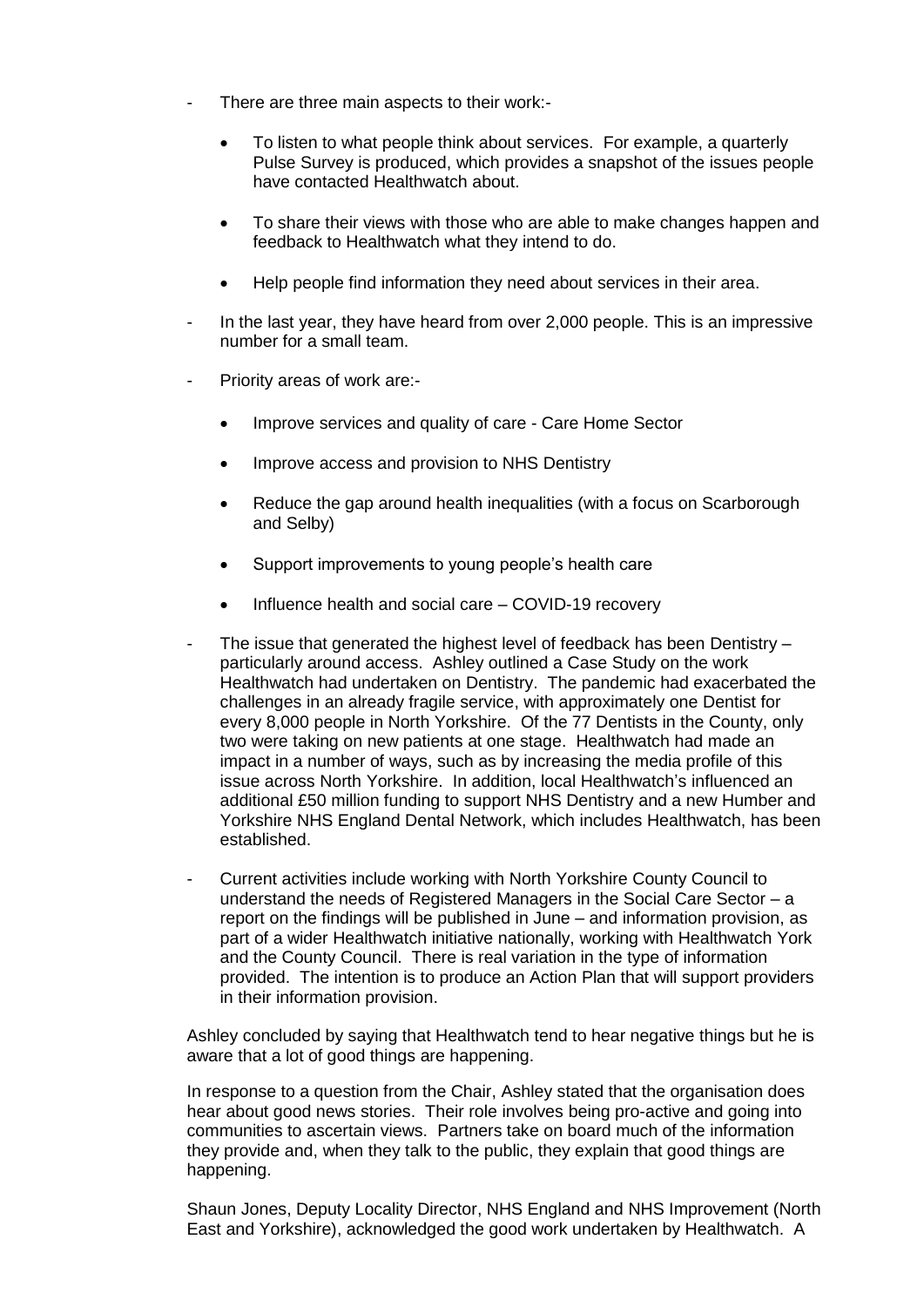number of issues had compounded the situation regarding Dentistry and, from a health inequality perspective, we will need to keep an eye on the situation for several years to come. Working through the Flexible Procurement process was a good example of Healthwatch liaising closely with partners and proactively trying to address challenges.

Richard Webb said that, even when there are points of disagreement with Healthwatch, there is a willingness to have a conversation about these. The work being undertaken on the Care Sector, telling people's stories and the contribution to efforts during the Pandemic, has been appreciated.

Amanda Bloor, Accountable Officer, North Yorkshire Clinical Commissioning Group and Chief Operating Officer (Designate) for Humber Coast and Vale Integrated Care System, advised that the commissioning of Dentistry would move to the Integrated Care System (ICS). The ICS is working through this so that it can respond to people's access needs. Therefore, the information gleaned by Healthwatch on people's feelings and the challenges they face can come to the fore when shaping services.

She also acknowledged the role of Healthwatch in helping people understand the challenges faced by Primary Care and its changed role.

Dr. Sally Tyrer, Chair of Yorkshire Local Medical Committee Ltd., informed Members that there is increasing collaboration in Primary Care between GPs, Dentists, Optometrists and Pharmacists, with a desire from all parts of Primary Care to break down barriers, which can only benefit our communities.

She added that Primary Care would look at how it can bring Healthwatch closer to the system. This could involve inviting Ashley to meetings of the Primary Care Collaborative. Ashley responded that he would welcome this.

NOTED.

### c) North Yorkshire Safeguarding Adults Board – Annual Report, 2020/2021

The Chair advised that the Annual Report would normally be presented to the Board by the Independent Chair, Sue Proctor but, because of the meeting structure, it had been circulated to Members, who had been asked to refer any queries to the Independent Chair.

He urged Members to read the Annual Report, if they had not already done so, as the Safeguarding Adults Board (SAB) and the Safeguarding Children's Partnership, are absolutely crucial and some of the lessons we learn, as a system, when things go wrong are things we need to be aware of.

Richard Webb, who is also a Member of the SAB, thanked Sue Proctor and the Safeguarding Adults Board. Working remotely has increased participation.

He added the SAB is seeing two issues:-

- in terms of *traditional* safeguarding work, we are seeing people at a more frail stage of life, older people, many with disabilities, who are receiving Care or NHS Services; and
- an increased focus on people marginalised in the community, with complex life circumstances and with whom the system nationally often finds it difficult to engage with

NOTED.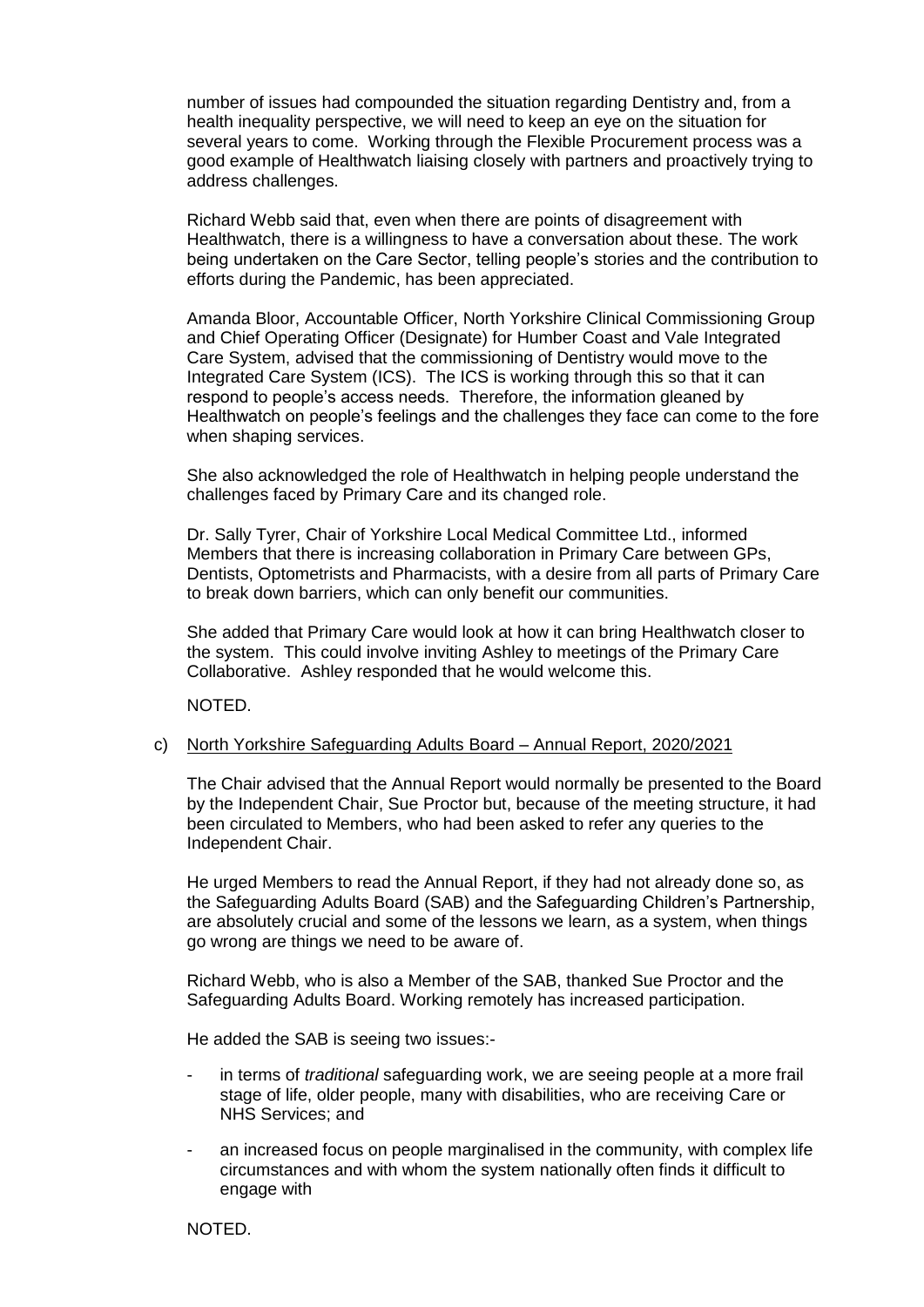# **161. Local Government Reorganisation Update**

# **Considered –**

A presentation by Richard Webb.

Richard Webb talked Members through his presentation and highlighted the following:-

- This is one of three major reorganisations; Public Health England has already been replaced by the UK Health Security Agency and the Office for Health Improvement and Disparities and Integrated Care Systems are expected to formally commence in July 2022.
- From 1<sup>st</sup> April 2023, eight Councils will become one, with the new North Yorkshire Council.
- Work is underway for a devolution deal, which involves a Mayor and a Combined Authority.
- Key dates include Elections on 5<sup>th</sup> May 2022 and Vesting Day on 1<sup>st</sup> April 2023.
- Much of the work involves ensuring that, from the first day of the new Authority, there is a transition that is safe and legal.
- This is an opportunity to improve how we work together and to bring greater efficiencies – an important reason for the change.
- The new Council will be large enough to have an impact, in terms of funding and to be a strong voice, but will also be very local with, for example, a focus on market towns and the surrounding areas and local Area Committees.
- Ninety Members will be elected, bringing together the pattern of Borough and District Ward Boundaries.
- The Structural Changes Order confirms that existing Councils remain sovereign until April 2023 but, following the elections, the Shadow Executive will increasingly work with Leaders to ensure that the business is managed through to Vesting Day.
- Implementation Governance comprises the Implementation Board (Leaders of the County and District Councils) and Implementation Team (Chief Officers from County and Districts).
- There are a number of Workstreams in place to plan for the new Council and these are progressing well.
- Implications for the Health and Wellbeing Board include:-
	- Membership will need to be considered
	- It will continue to have a prominent role
	- There will be a single pot of money for local government investment and a single control total for the NHS
	- There are interesting opportunities around devolution and joining up what we do in housing, leisure, culture, etc.

Janet Waggott, Chief Executive of Selby District Council and Assistant Chief Executive, North Yorkshire County Councils – and who also represents Chief Executives of District Councils on the Health and Wellbeing Board – advised that, once the decision had been made, everyone had accepted it and are moving ahead, with a desire to ensure the new Authority is the best it can be for the area.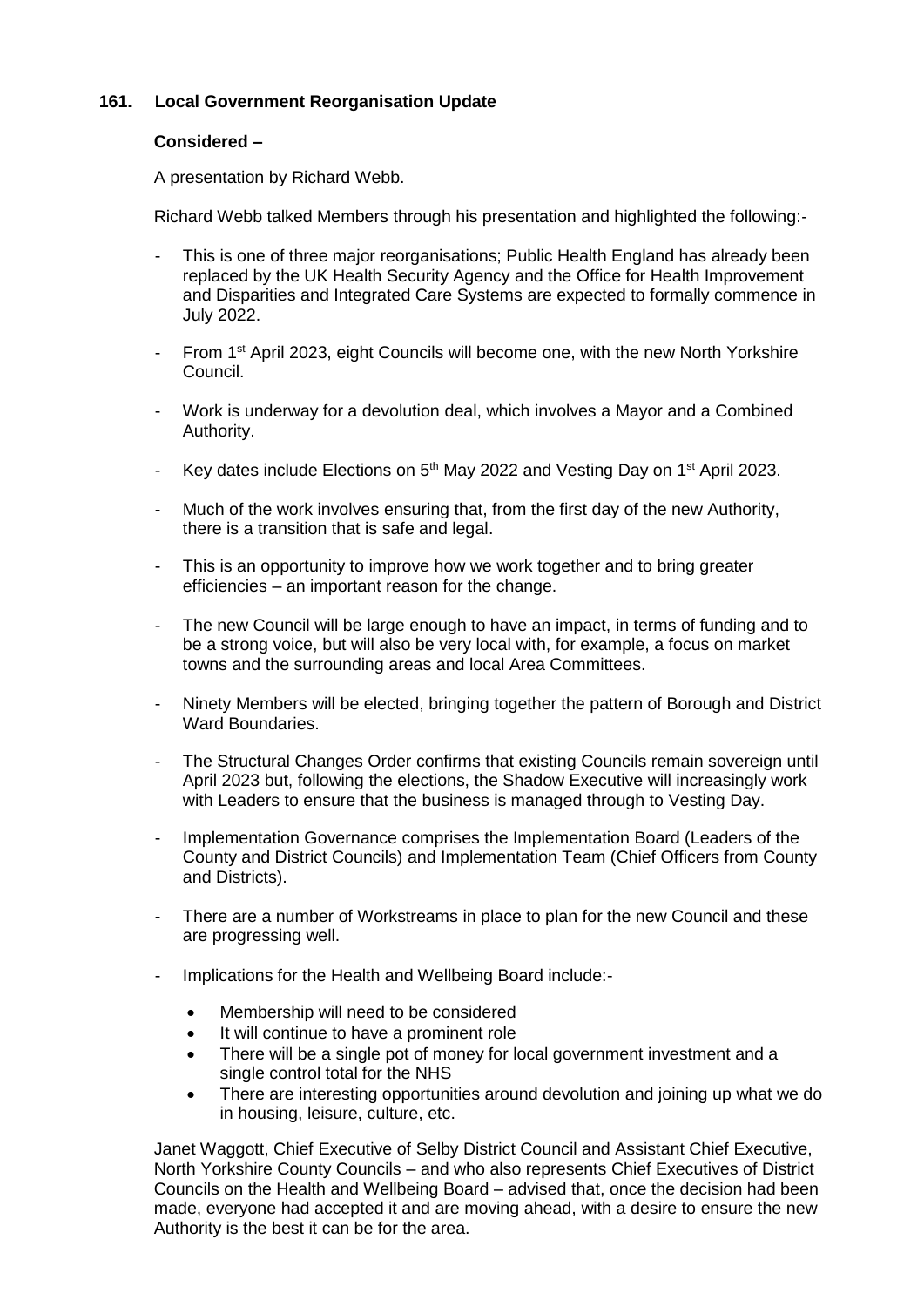Janet added that:-

- People are feeling empowered to become involved in change.
- People fatigue is an issue because there is so much occurring and some nervousness about change. Broadly, though, people are working very well together; we are moving in the right direction; and people see this as an opportunity to do the things we do well, even better.
- Over 1,000 staff attended a Webinar by the Chief Executive yesterday.

The Chair commented that there is a realism about the plans i.e. that everything works as it should on Day One. It is good to hear the positive comments.

NOTED.

# **162. Integrated Care Partnerships/Integrated Care System Developments**

### **Considered –**

A presentation by Amanda Bloor, Chief Operating Officer, Designate, NHS Humber, Coast and Vale Integrated Care System.

She highlighted the following:-

- With reference to the comment made by Janet Waggott that people in local authorities are working well together in the move towards the new Council, she expected that this will also be the case with ICS development.
- It is important to remember why this change is occurring and the benefits of it. The last two years have reframed the necessity to think in a different way, to reduce inequalities and improve population health and to consider efficiency challenges across the system and the wider social and economic recovery from COVID-19. The partnerships and relationships that already exist will stand us in good stead.
- The plan remains that ICSs will formally come into existence on 1<sup>st</sup> July 2022.
- The ICS is the wider system, comprising all of the organisations. The Integrated Care Board (ICB) will be accountable for NHS spend and performance. The Integrated Care Partnership (ICP) will be a Statutory Committee that brings together the NHS and the local authorities to focus on health, public health and social care
- The key is to see the component parts as one system, rather than silos.
- Decisions will be made as close to a local, place level, as possible.
- The Leadership Team is taking shape. Currently appointing to Place Director roles a key part of the Team.
- The emerging values of the ICS align well with the Board's Joint Health and Wellbeing Strategy.
- The shared purpose is to consider how we get beyond the data to prevent ill health. Subsidiarity does not mean that every decision will be delegated to place - but that the right decisions are taken close to the communities affected, where possible.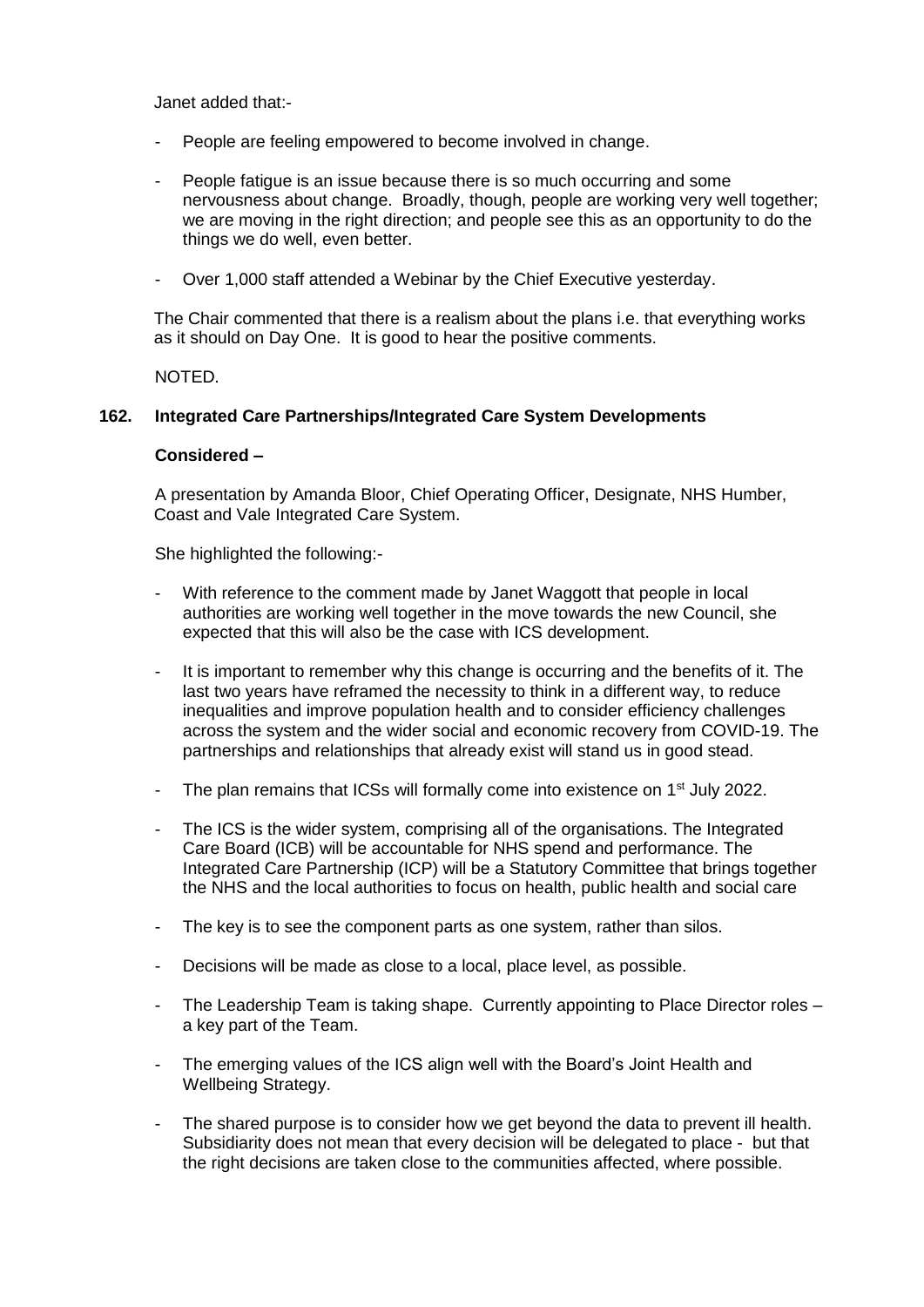- The membership of the ICP will be far-reaching and include Councillors from the six places within the ICS. It will have a remit to set the wider integration agenda for the ICB and its places to respond to.
- In terms of operating arrangements, much of the work will be delivered by places and working with Provider Collaboratives – the ICB and ICP will work closely together.
- There will be a different set of operating arrangements for the North Yorkshire place to reflect, among other things, the number of significant market towns.
- Work is being undertaken with partners around how the Local Care Partnerships will operate; recognising that one end of North Yorkshire looks very different to the other.
- Whilst Craven is an important part of the North Yorkshire geography, it is not in the area covered by Humber, Coast and Vale.
- There will be four Local Care Partnerships: Harrogate; Hambleton and Richmondshire; East Coast; and Vale and Selby. Primary Care Networks and Federations will operate under these.
- There is a real appetite to think and work differently together, whilst recognising there needs to be an element of permission and trust to *get on and do*. We must upstream the shift into preventative work.
- A key task is to break down workforce barriers to arrive at a collaborative model, across organisations, that is joined up and responsive. Workforce is a big challenge and a key priority.

The Chair commented that part of what makes North Yorkshire so special is its diversity. Whilst there is a single vision, it is important to recognise that there is not a one size fits all solution. Amanda Bloor agreed and felt that the strength of relationships would assist in this regard.

The Chair commented that the size and diversity of North Yorkshire is illustrated by the fact that Craven faces towards a different ICS. This does not mean it is forgotten as far as North Yorkshire is concerned.

The Chair also stressed that there is a need to align work. He is conscious of the need to avoid people sitting in different forums, talking about the same things and duplicating effort. This serves no purpose. Amanda concurred and felt there will be a good degree of alignment.

Ashley Green felt the ICS is a positive change - particularly the emphasis on the wider determinants of health. However, he wondered if funding could be a challenge i.e. could it be directed more to other places in the ICS that have greater health inequalities? In response, Amanda Bloor stated that funding issues are a challenge and COVID-19 has made inequalities worse. There will need to be a sensible conversation and a clarity on our priorities, but the Place Model allows us to have a level of confidence. This is where relationships; our understanding of what our population needs are; and getting upstream about prevention is crucial.

NOTED.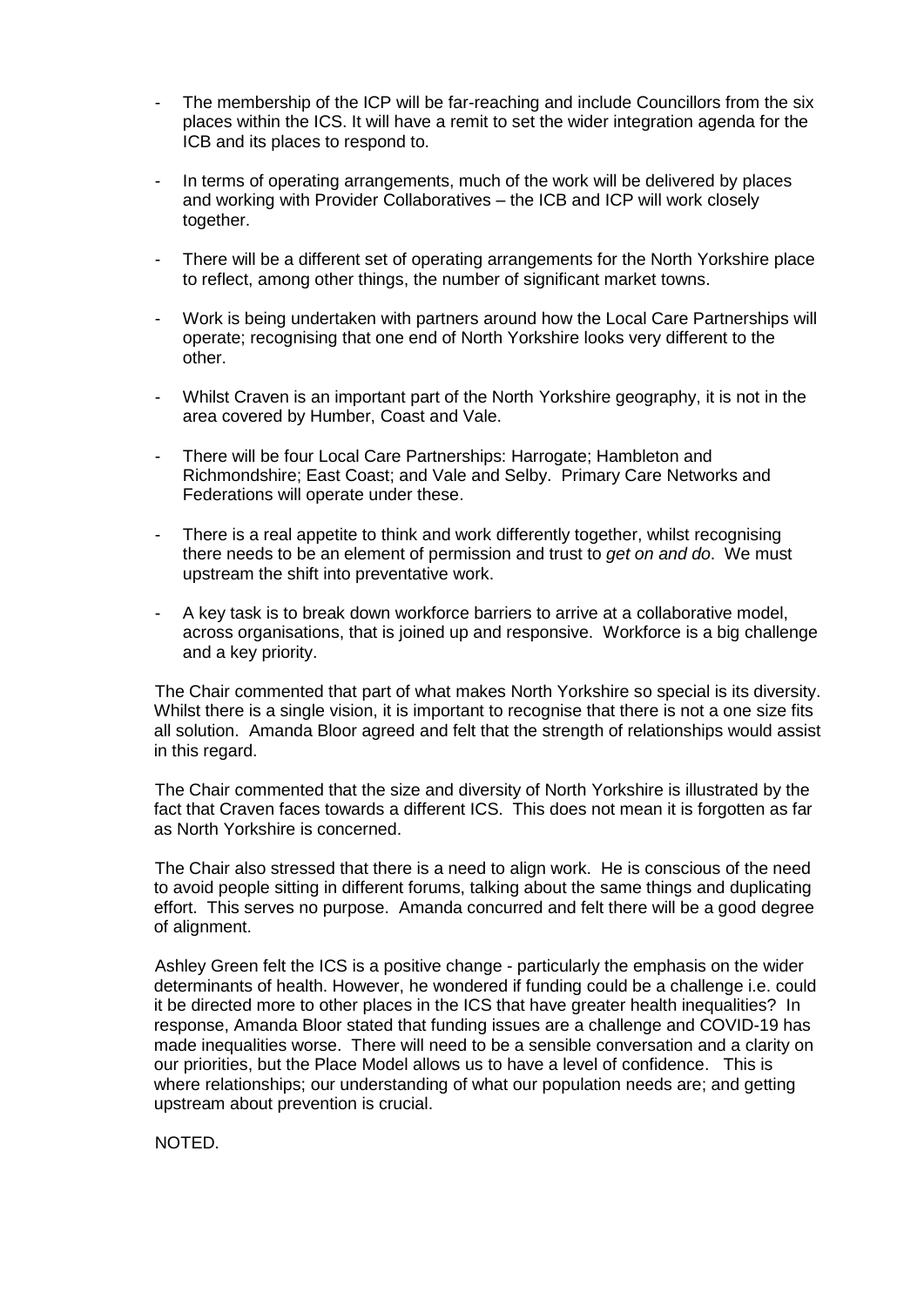# **163. North Yorkshire Better Care Fund 2021/2022; Summary Narrative**

# **Considered –**

A report by the Director of Public Health, which summarised the position in relation to the Better Care Fund 2021/2022.

The Director of Public Health advised that the Fund contains 59 projects, totalling £75.5 million and assured the Board that the monies are being used as intended – namely to ensure integration across Health and Social Care.

The Chair commented that a concern is that we end up in a position with disparate sets of funding streams that do not allow long-term strategic decisions. Are officers concerned about this?

In response, Richard Webb advised that there are issues with fragmentation of funding. The Integration White Paper says that the Better Care Fund will remain a significant vehicle, so we need to examine what the funding will look like and devise a Medium Term Strategy around finances for this.

NOTED.

### **164. North Yorkshire Pharmaceutical Needs Assessment 2022-2024**

### **Considered –**

A Briefing Paper by the Director of Public Health on the Pharmaceutical Needs Assessment (PNA).

The Director of Public Health stressed that the Board has a statutory duty to undertake a PNA. Her Team are working with colleagues in the City of York and a Provider has been commissioned to develop the document – North East Commissioning Support Unit

Efforts are being made to encourage community engagement via, for example, online Stakeholder Surveys, as it is important that the views of the community inform the PNA.

The final draft will be presented to the Board for approval later this year and it will be used to inform the Joint Health and Wellbeing Strategy.

The Chair asked Members to publicise the Stakeholder Surveys, within their networks.

NOTED.

### **165. North Yorkshire Joint Strategic Needs Assessment (Countywide Profile) and Joint Health and Wellbeing Strategy**

# **Considered –**

A report by the Director of Public Health which informed Members of the process for updating the overarching aspect of the Joint Strategic Needs Assessment (JSNA) and producing a new Joint Health and Wellbeing Strategy (JHWBS).

As with the Pharmaceutical Needs Assessment, referred to in the preceding Item, it is a statutory duty for the Board to produce these documents.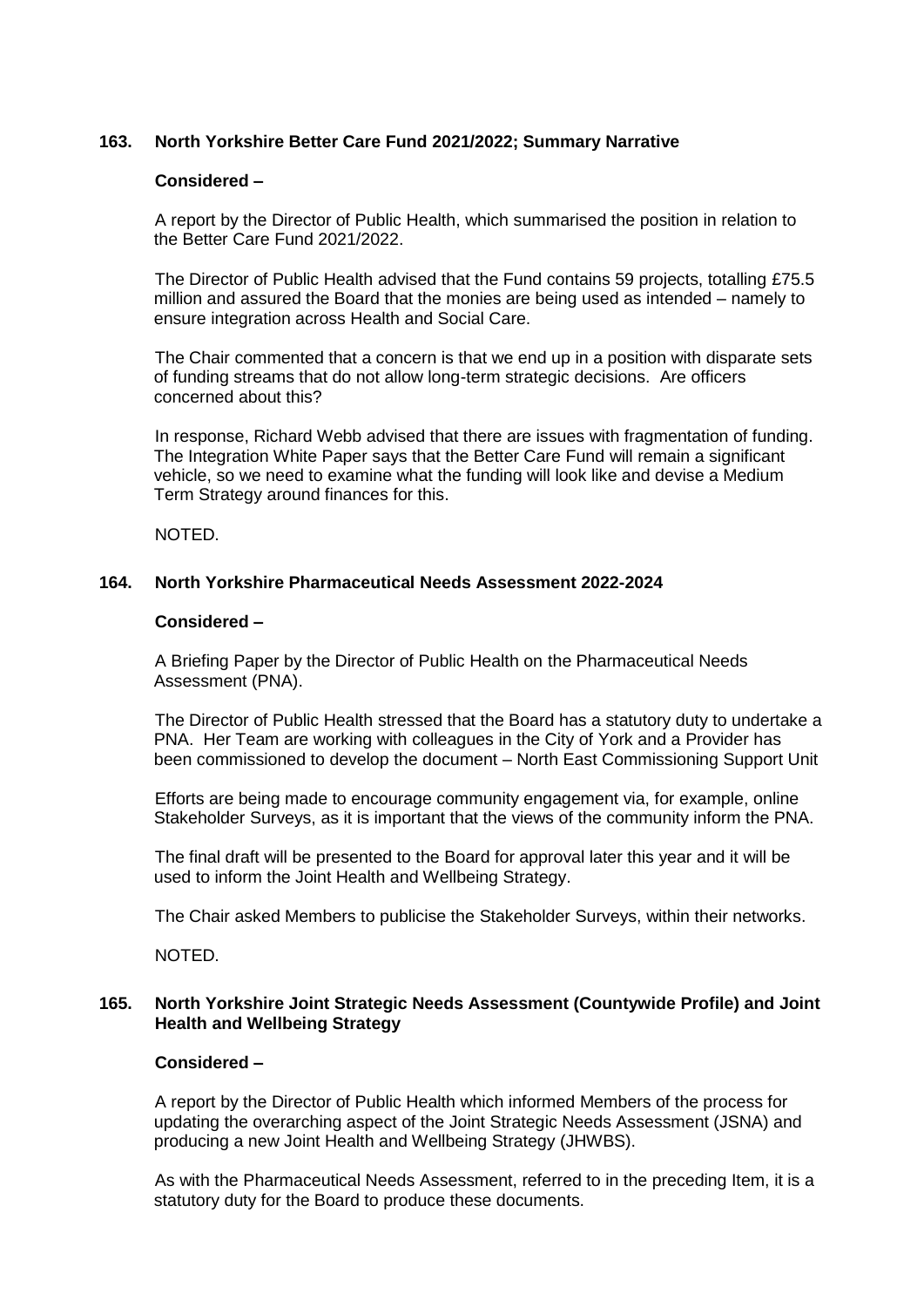The JSNA needs to be informed by quantitative and qualitative needs assessment. There is no set date to produce it, in that it is an iterative process. It does, however, need to be kept up-to-date and there is a wealth of data that can be used to populate it. The data from the JSNA can, in turn, be used to inform the JHWBS.

A number of specialist Workshop Sessions will be held to start to develop the JHWBS.

In response to a question from the Chair, Louise Wallace advised that the JHWBS is likely to be presented to the Board for approval in January 2023.

The Chair also asked how we will ensure that all of the strategies of the Health and Wellbeing Boards that comprise the ICS, align with the wider ICS Strategy. Amanda Bloor felt this could be achieved by making the strategies as straightforward and integrated as possible, avoiding duplication. The strategies can be used to frame the wider ICS Strategy to ensure that that document is fit for purpose and reflects the wider population need.

### **Resolved –**

That the process for updating the overarching element of the Joint Strategic Needs Assessment and for producing the Joint Health and Wellbeing Strategy, as set out below, be noted:-

- a) Data from the new Pharmaceutical Needs Assessment will be used to populate what is required for the Joint Strategic Needs Assessment.
- b) For the Joint Health and Wellbeing Strategy, a number of Specialist Workshops will be held that bring together the data and link to the population health work being undertaken by the County Council and its partners. This will be used to synergise with the three North Yorkshire Place overarching priorities of Workforce, Integrated Community Care and Population Health/Prevention.

### **166. Work Programme**

### **Considered –**

A rolling Work Programme, presented by the Principal Democratic Services Scrutiny Officer.

Patrick Duffy stressed that the Work Programme is fluid, as circumstances can change. He had timetabled in matters that the Board has to approve, such as the Pharmaceutical Needs Assessment. It is important to note that the Work Programme is owned by the Board. Therefore, if Members have any items they wish to add, could they advise him of this.

The Chair mentioned that we might need to replace Steve Russell as a Member, with Steve being on a long-term secondment. He added that, with this being the last meeting prior to the elections, the elected Member representatives on the Board may change, following the elections. Membership generally will need to be considered. Patrick Duffy will contact partners direct if a new nomination is required.

The Chair also highlighted the Review of the Health and Wellbeing Board, scheduled for the July meeting. This goes back to the point he made earlier about how the Board links into the ICS, to ensure we make the best use of people's time and avoid duplication.